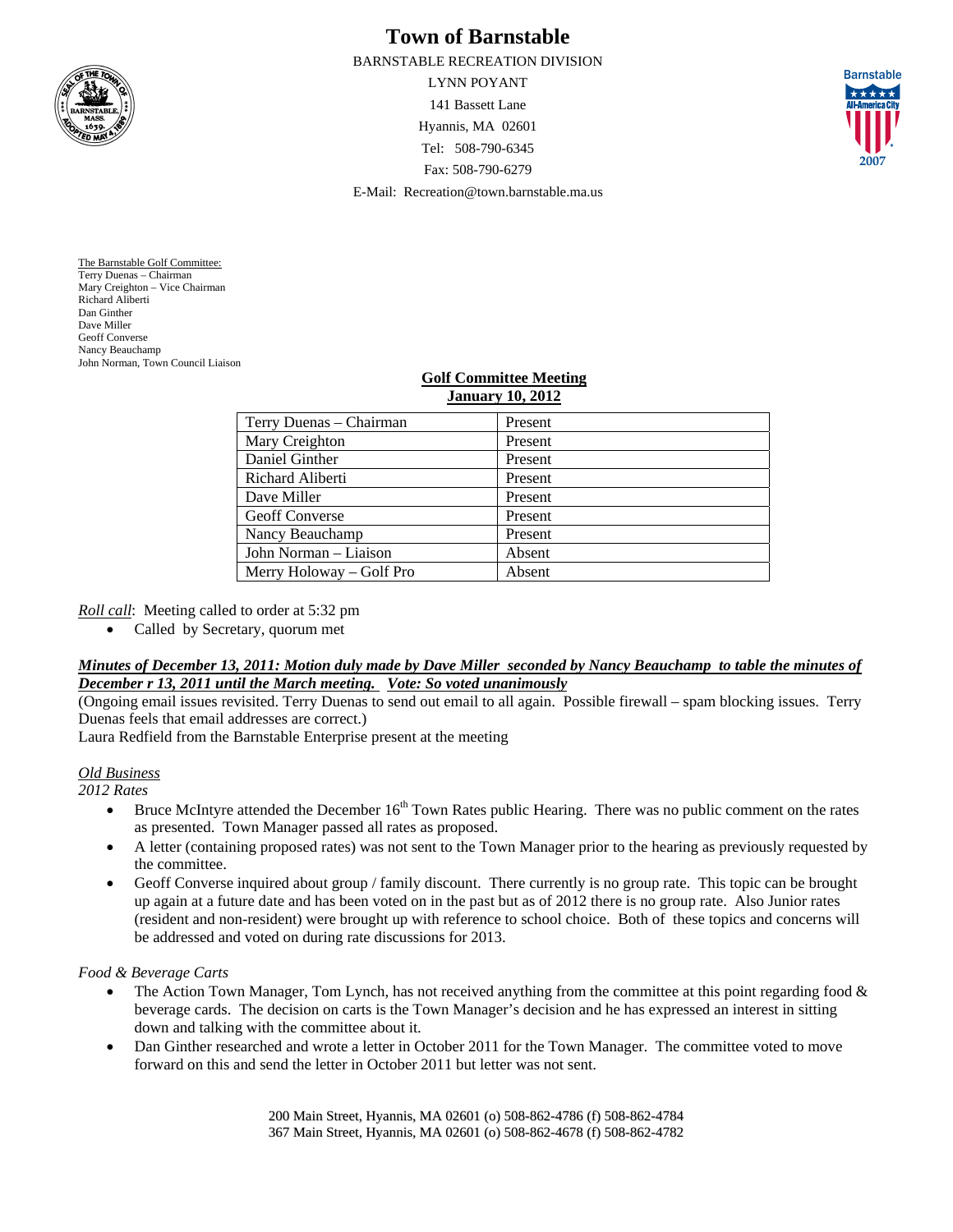- Terry Duenas appointed Dan Ginther as the lead on Food & Beverage carts subcommittee. Dan Ginther to set up a meeting for the subcommittee to meet with the Acting Town Manager.
- Food & Beverage Subcommittee members; Dan Ginther (chair), Geoff Converse & Dave Miller.

## *\*Appointment of New Officers*

- To be added onto March  $13<sup>th</sup>$  golf committee meeting agenda.
- New Officers to be voted on; including Chair position.

## *Committee Reports*

New Junior Activity 'Standing Committee' was formed

- Dick Aliberti & Dave Miller are on this standing committee.
- Committee to address all Junior related topics; First Tee, Junior Members, High School girls & boys.

## Food & Beverage 'Standing Committee' also formed this date

Dan Ginther, Geoff Converse & Dave Miller

#### *\*Committee & Subcommittee clarification as March agenda item*

## *Brick Project Update*

Dan Ginther reporting: The bricks are here - 567 bricks purchased. Bricks to be etched in Canton with a 2-3week turn around. Chris White has prepared the space for the bricks. It was difficult to find a local brick company. Dan Ginther issued a personal check for the bricks to be reimbursed.

- Benefits of the brick project include;
	- A new walk way to putting green.
	- Member association will profit  $$20.00$  per brick sold 55 committed at this time.
	- Dave Miller to make a motion at the Members Association meeting that the profits of the Brick Project go to the scholarship fund.
- Front end loader to move the remaining bricks from the circle to storage.
- Additional expenses for the Brick Project; sand and 4 rail road ties.

# *Marketing Committee*

Dan Ginther reporting: Facebook still in the works. Email blasts will be a great marketing tool.

- Per Bruce McIntyre reported that Olde Barnstable course does have a Facebook page. There will be one for Hyannis as well.
	- All advertisting moving forward will have the FB logo/icon
	- Daily email blasts and daily FB updates for both FB sites
	- Learning curve at the moment but moving forward in real time
	- Goal to have 3,000 people signed up with the FB sites
- Uniformity in educating staff was a concern. Nancy Beauchamp proposed a Standard Operating procedure manual, to get everyone on the same page with the same knowledge. Including marketing tools such as replay rates.
- Bartering discussed in regards to advertising. Bruce stated the results have not been all positive, but it is an option if approached the right way.
- Also Marketing in the past tended to lean towards the clubhouse and will be shifting more towards emphasizing the golf courses themselves.
- Hotel brochures.
- Huge email campaign cannot come from the Town due to firewall issues. Would have to use a third party entity or a personal computer. Any emails received have been sent from Merry Holoway's personal computer. It has been discussed that a laptop should be purchased for these purposes.

#### *Finance Committee*

Dave Miller reporting: Looking for creative financing ideas because there are major projects that need to be done including bunker work, Hyannis irrigation, cart barns. These projects will not be coming from the operating budget.

 Dave Miller would like to have a meeting with Lisa and Bruce in the next month to discuss how to raise money for these necessary projects. General fund is a last resort for funding. Would like to be self sufficient.

> 200 Main Street, Hyannis, MA 02601 (o) 508-862-4786 (f) 508-862-4784 367 Main Street, Hyannis, MA 02601 (o) 508-862-4678 (f) 508-862-4782